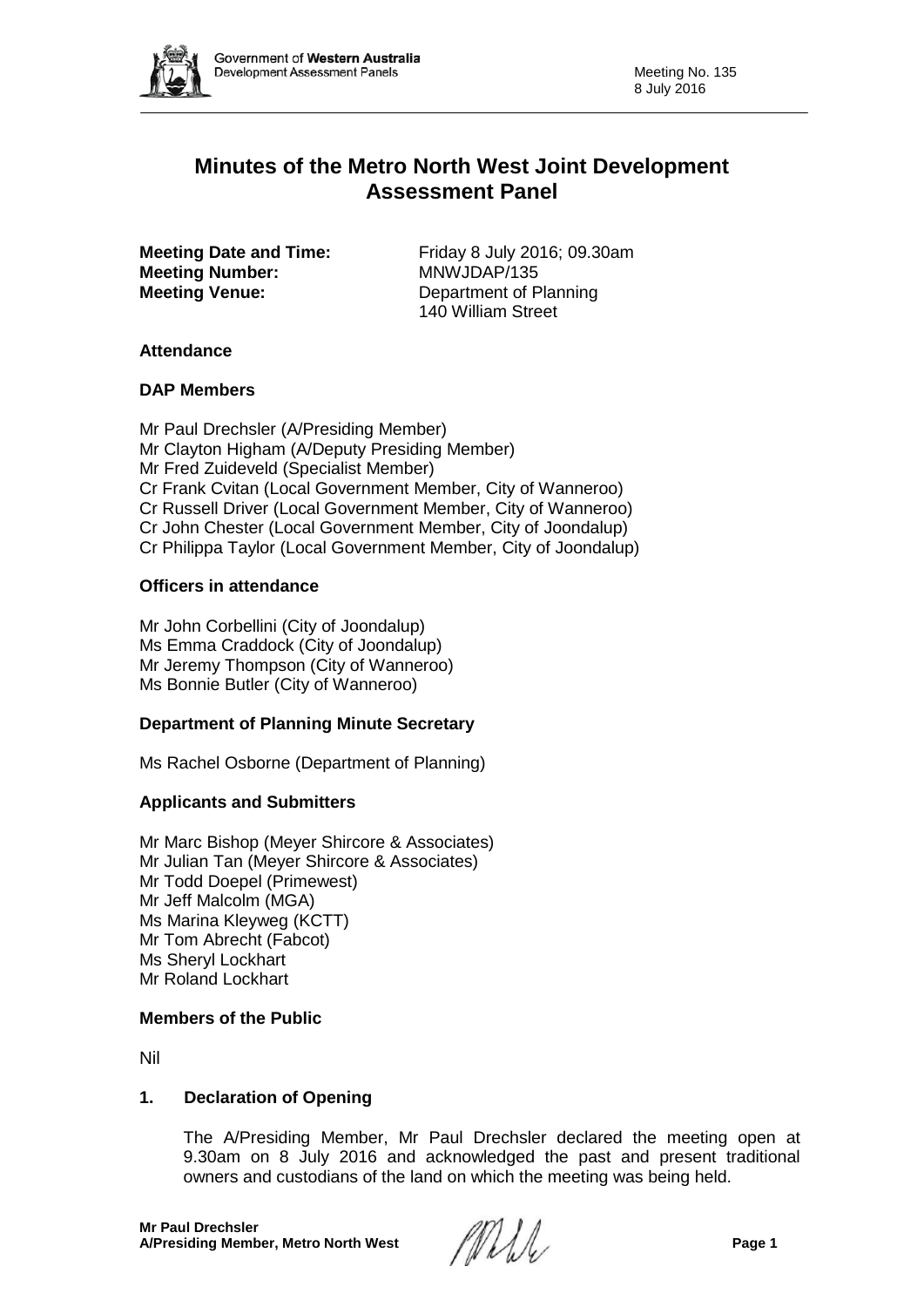

The A/Presiding Member acknowledged the past and present traditional owners and custodians of the land on which the meeting was being held.

The A/Presiding Member announced the meeting would be run in accordance with the *Development* Assessment *Panel Standing Orders 2012* under the *Planning and Development (Development Assessment Panels) Regulations 2011*.

The A/Presiding Member advised that the meeting is being audio recorded in accordance with Section 5.16 of the Standing Orders 2012; No Recording of Meeting, which states: *'A person must not use any electronic, visual or audio recording device or instrument to record the proceedings of the DAP meeting unless the Presiding Member has given permission to do so.'* The Presiding Member granted permission for the minute taker to record proceedings for the purpose of the minutes only.

# **2. Apologies**

Ms Karen Hyde (Presiding Member)

#### **3. Members on Leave of absence**

Nil

#### **4. Noting of minutes**

Minutes of the Metro North West JDAP meeting No.134 held on 28 June 2016 were not available for noting at the time of meeting.

#### **5. Declaration of Due Consideration**

All members declared that they had duly considered the documents.

#### **6. Disclosure of interests**

Panel member, Mr Fred Zuideveld, declared an impartiality interest in item 8.1. Mr Zuideveld previously worked on a project alongside Mr Todd Doepel at Primewest who is the land owner for the application. Mr Zuideveld has no ongoing work with Mr Doepel.

In accordance with section 4.6.1 and 4.6.2 of the Standing Orders 2012, the Presiding Member determined that the member listed above, who had disclosed an impartiality interest, was permitted to participate in discussion and voting on the items.

# **7. Deputations and presentations**

**7.1** Mr Julian Tan (Meyer Shirecore Associates) addressed the DAP for the application at Item 8.1. Mr Tan answered questions from the panel.

#### *The presentation at Item 7.1 was heard prior to the application at Item 8.1*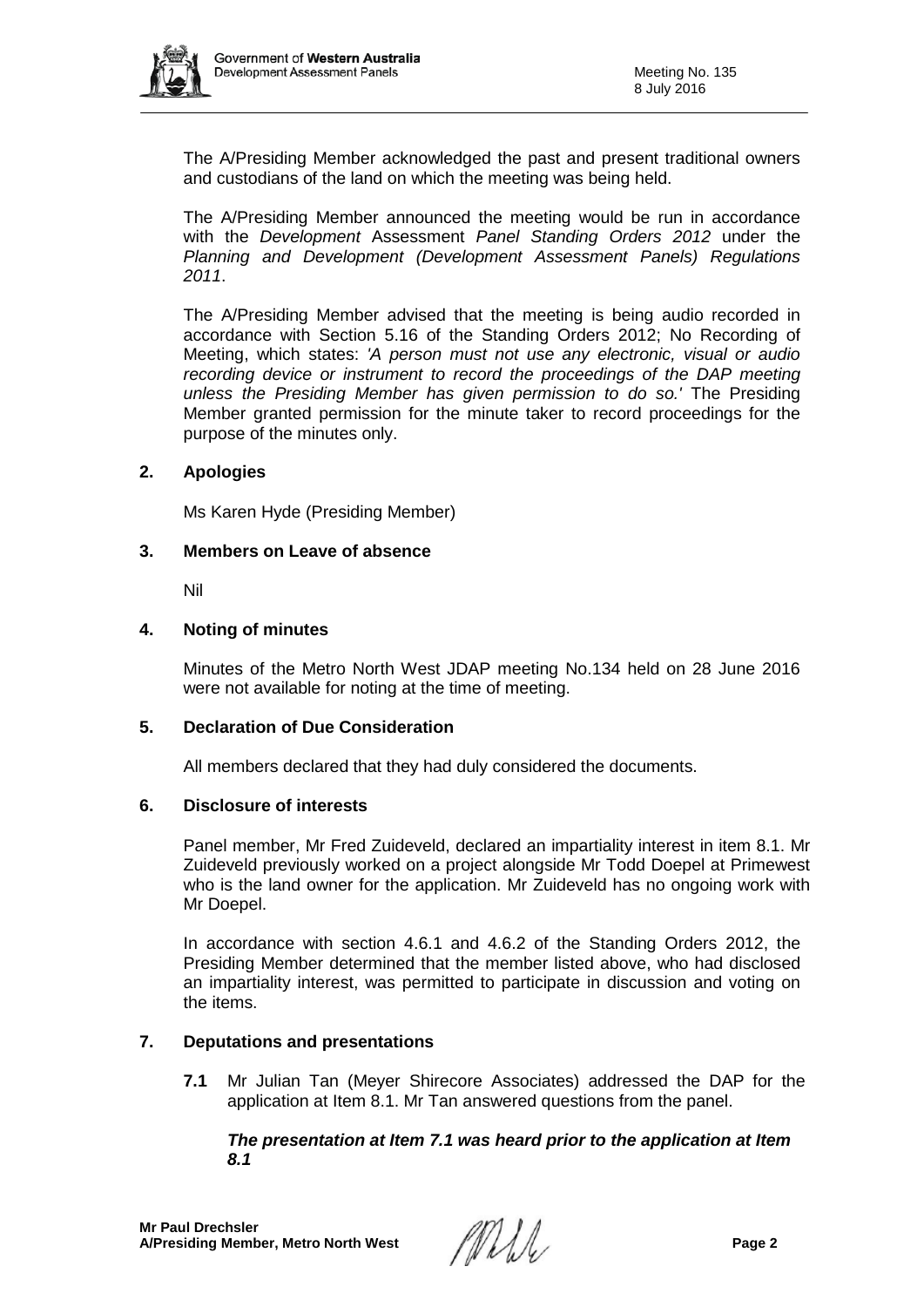

- **7.2** Mr Roland Lockhart (Dome Banksia Grove) addressed the DAP against the application at Item 8.2. Mr Lockhart answered questions from the panel.
- **7.3** Ms Marina Kleyweg (KCTT) addressed the DAP for the application at Item 8.2. Ms Kleyweg answered questions from the panel.
- **7.4** Mr Tom Abrecht (Fabcot) addressed the DAP for the application at Item 8.2. Mr Abrecht answered questions from the panel.
- **7.5** Mr Jeff Malcolm (MGA) addressed the DAP for the application at Item 8.2. Mr Malcolm answered questions from the panel.

# *The presentations at Items 7.2 to 7.5 were heard prior to the application at Item 8.2*

# **8. Form 1 - Responsible Authority Reports – DAP Applications**

| 8.1 | <b>Property Location:</b>   | Lot 11 (8) Davidson Terrace, Joondalup |
|-----|-----------------------------|----------------------------------------|
|     | <b>Application Details:</b> | <b>Proposed Office Development</b>     |
|     | Applicant:                  | Meyer Shircore                         |
|     | Owner:                      | <b>Primewest Pty Ltd</b>               |
|     | Responsible authority:      | City of Joondalup                      |
|     | DoP File No:                | DAP/16/01031                           |

# **REPORT RECOMMENDATION / PRIMARY MOTION**

**Moved by:** Cr John Chester **Seconded by:** Cr Phillipa Taylor

That the Metro North-West JDAP resolves to:

**Approve** DAP Application reference DAP/16/01031 and accompanying plans SK 005 Sheets 5 - 9 date stamped 13 June 2016 in accordance with Clause 68(2) of the *Planning and Development (Local Planning Schemes) Regulations 2015*, subject to the following conditions:

#### **Conditions**

- 1. A Construction Management Plan being submitted to and approved by the City prior to the commencement of development. The management plan shall detail how it is proposed to manage:
	- all forward works for the site;
	- the delivery of materials and equipment to the site;
	- the storage of materials and equipment on the site;
	- the parking arrangements for the contractors and subcontractors;
	- the management of sand and dust during the construction process:
	- any natural vegetation to be retained and the proposed manner in which this will be managed;
	- other matters likely to impact on the surrounding properties.

Development shall be undertaken in accordance with this approved plan.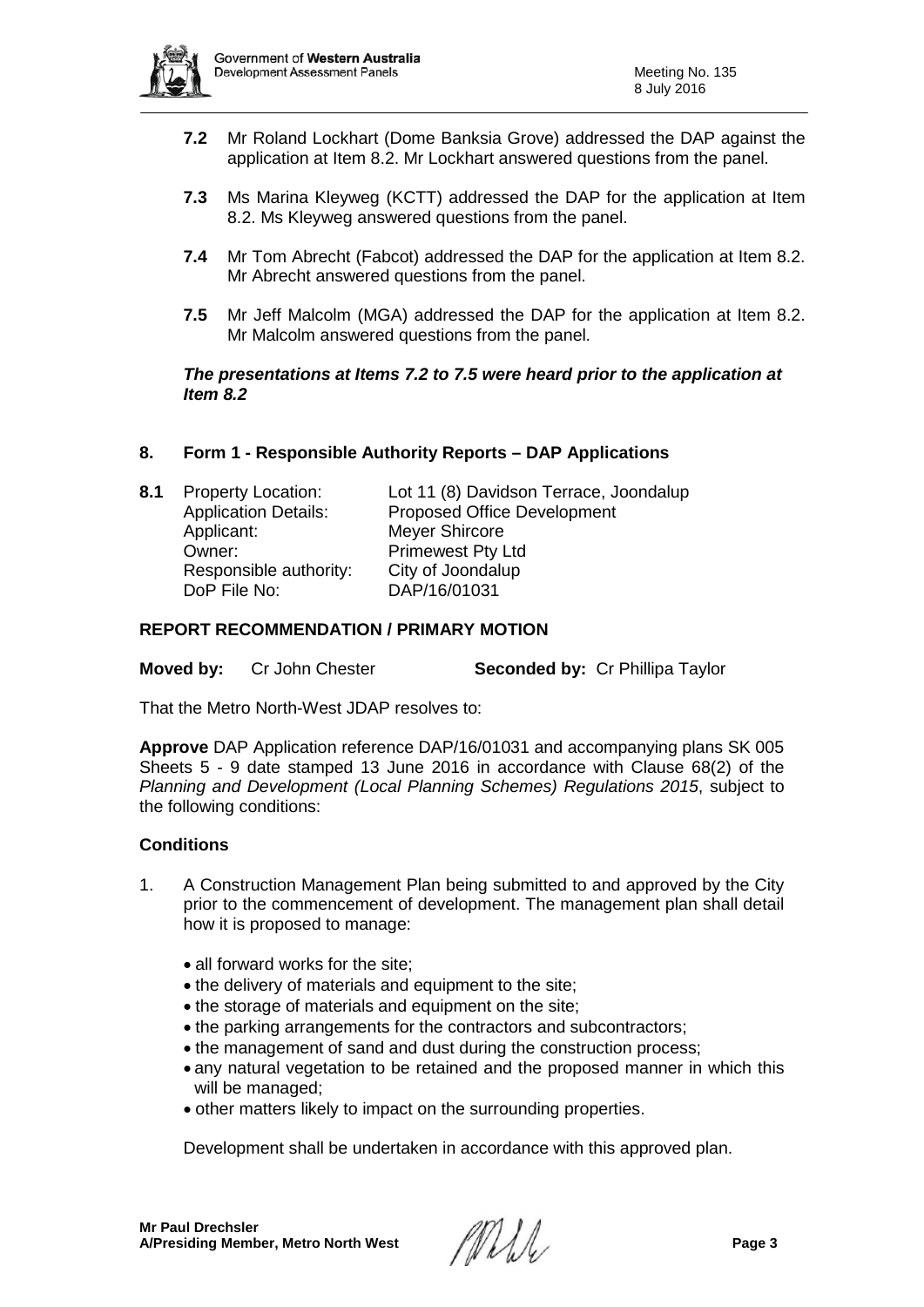

- 2. All stormwater shall be collected on-site and disposed of in a manner acceptable to the City.
- 3. The car parking bays, driveways and access points shown on the approved plans are to be designed, constructed, drained and marked in accordance with the Australian Standard for Off-street Car Parking (AS/NZS2890.1 2004), Offstreet Parking for People with Disabilities (AS/NZS2890.6 2009) and Off-street Commercial Vehicle Facilities (AS2890.2:2002), prior to the occupation of the development. These bays are to be thereafter maintained to the satisfaction of the City.
- 4. Bicycle parking facilities shall be provided in accordance with the Australian Standard for Off-street Car parking – Bicycles (AS2890.3-1993) prior to the development first being occupied.
- 5. A Refuse Management Plan indicating the method of rubbish collection is to be submitted to and approved by the City, prior to occupation of the development. All refuse management shall thereafter be undertaken in accordance with this plan.
- 6. Any proposed external building plant, including air conditioning units, piping, ducting and water tanks, being located so as to minimise any visual and noise impact on surrounding landowners, and screened from view from the street, and where practicable from adjoining buildings. Details, including a roof plan, shall be submitted to and approved by the City prior to the commencement of development. This shall include an acoustic report demonstrating that noise from mechanical equipment does not detrimentally impact surrounding development. Development shall be in accordance with these approved details.
- 7. A swept path analysis shall be undertaken for Shenton Avenue and Davidson Terrace in accordance with Australian Standard AS2890.1 (as amended) to determine the necessary setback of the awnings from the road pavement. The analysis shall be submitted to the City prior to the commencement of development and shall include details of any modifications to the awnings. Any modifications to the awnings shall be to the satisfaction of the City.
- 8. A full schedule of colours and materials for all exterior parts of the building shall be submitted to and approved by the City prior to the commencement of development. Development shall be in accordance with the approved schedule and all external materials and finishes shall be maintained to a high standard, including being free of vandalism, to the satisfaction of the City.
- 9. No obscure or reflective glazing is permitted to ground floor building facades.
- 10. The ground floor tenancy indicated as 'Commercial' shall be occupied by land uses that are "preferred" under the Joondalup City Centre Development Plan and Manual or "permitted" under the Local Planning Scheme. The City shall be notified of the land use prior to the tenancy first being occupied and any subsequent change of land uses thereafter.
- 11. The 'Cafe' is approved for the purpose of a 'Restaurant' as defined under the City of Joondalup Local Planning Scheme.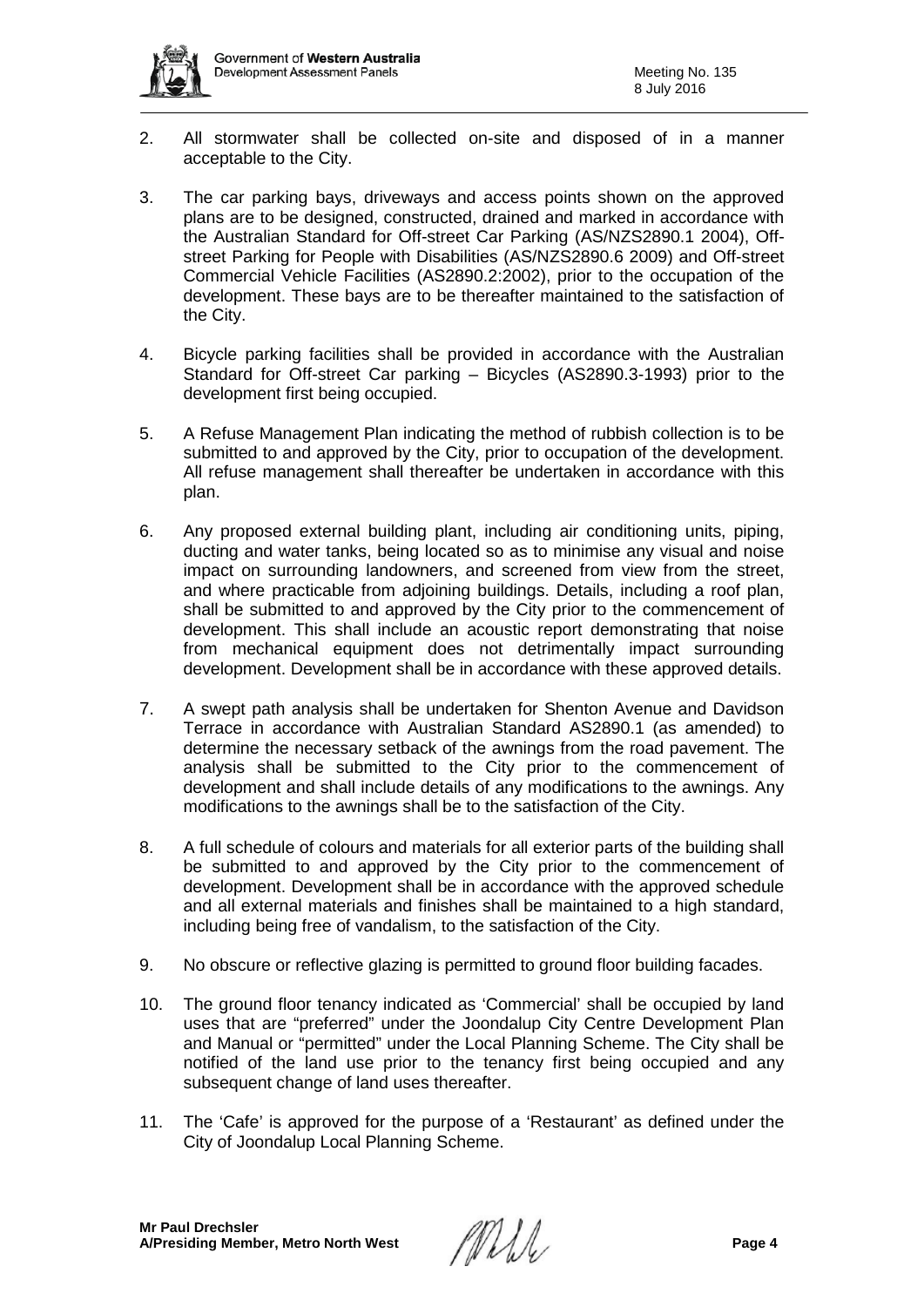

- 12. An arborist report shall be submitted to and approved by the City prior to the commencement of development. The arborist report shall include an assessment of all existing vegetation located within the Shenton Avenue and Davidson Terrace road reserve immediately adjacent to the development. Appropriate measures shall be taken to ensure retention of existing significant vegetation where appropriate, to the satisfaction of the City.
- 13. The new uncovered car parking area shall be provided with one shade tree for every four bays prior to the development first being occupied. The trees shall be located within tree wells protected from damage by vehicles and maintained to the satisfaction of the City.
- 14. Detailed landscaping plans shall be submitted to and approved by the City prior to the commencement of development. These landscaping plans are to indicate the proposed landscaping treatment(s) of the subject site and the adjoining road verge(s), and shall:
	- be drawn at an appropriate scale of either 1:100, 1:200 or 1:500;
	- provide all details relating to paving, treatment of verges and tree planting within the car park;
	- provide details on the depth of soil for planting on the outdoor deck;
	- show spot levels and/or contours of the site;
	- indicate any natural vegetation to be retained within the site and the verge, and the proposed manner in which this will be managed, including vegetation identified for retention under condition 12;
	- be based on water sensitive urban design principles to the satisfaction of the City;
	- be based on Designing out Crime principles to the satisfaction of the City;
	- show all irrigation design details.
- 15. Landscaping and reticulation within the site and adjacent verges shall be established in accordance with the approved landscaping plans, Australian Standards and best trade practice prior to the development first being occupied and thereafter maintained to the satisfaction of the City.
- 16. A signage strategy shall be submitted to and approved by the City prior to occupation of the development.

# **Advice Notes**

- 1. The applicant/builder is advised that there is an obligation to design and construct the premises in compliance with the requirements of the *Environmental Protection Act 1986* and the *Environmental Protection (Noise) Regulations 1997*.
- 2. All Bin Storage Areas are to be designed and equipped to the satisfaction of the City. Each bin area shall be provided with a hose cock and have a concrete floor graded to a 100mm industrial floor waste gully connected to sewer.
- 3. Any mechanical ventilation for the development shall comply with *Australian Standard 1668.2,* particularly in regard to air flow and the location of exhaust air discharges.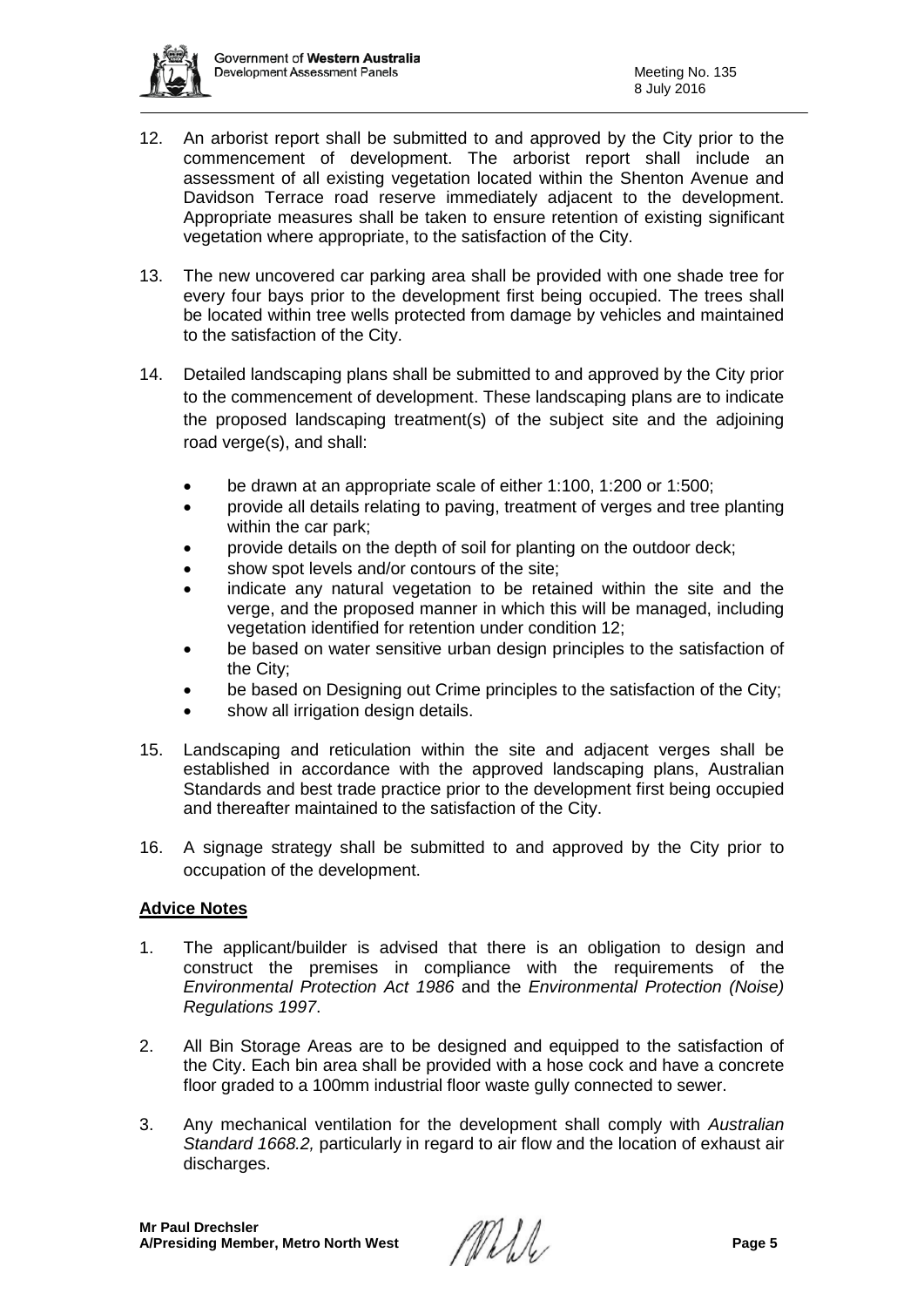

4. Any signage shall be the subject of a separate development application and shall align with the signage strategy approved by the City in accordance with condition 16.

# **AMENDING MOTION**

**Moved by:** Cr John Chester **Seconded by:** Cr Phillipa Taylor

To insert an additional dot point under Condition 14 to read as follows:

*"ensure that grass trees and cycads that are required to be removed from the building envelope will be replanted on site or replanted in some other suitable location"*

#### **REASON: For certainty and clarity**

#### **The Amending Motion was put and CARRIED UNANIMOUSLY.**

#### **PRIMARY MOTION (AS AMENDED)**

That the Metro North-West JDAP resolves to:

**Approve** DAP Application reference DAP/16/01031 and accompanying plans SK 005 Sheets 5 - 9 date stamped 13 June 2016 in accordance with Clause 68(2) of the *Planning and Development (Local Planning Schemes) Regulations 2015*, subject to the following conditions:

#### **Conditions**

- 1. A Construction Management Plan being submitted to and approved by the City prior to the commencement of development. The management plan shall detail how it is proposed to manage:
	- all forward works for the site:
	- the delivery of materials and equipment to the site;
	- the storage of materials and equipment on the site;
	- the parking arrangements for the contractors and subcontractors;
	- the management of sand and dust during the construction process;
	- any natural vegetation to be retained and the proposed manner in which this will be managed;
	- other matters likely to impact on the surrounding properties.

Development shall be undertaken in accordance with this approved plan.

- 2. All stormwater shall be collected on-site and disposed of in a manner acceptable to the City.
- 3. The car parking bays, driveways and access points shown on the approved plans are to be designed, constructed, drained and marked in accordance with the Australian Standard for Off-street Car Parking (AS/NZS2890.1 2004), Offstreet Parking for People with Disabilities (AS/NZS2890.6 2009) and Off-street Commercial Vehicle Facilities (AS2890.2:2002), prior to the occupation of the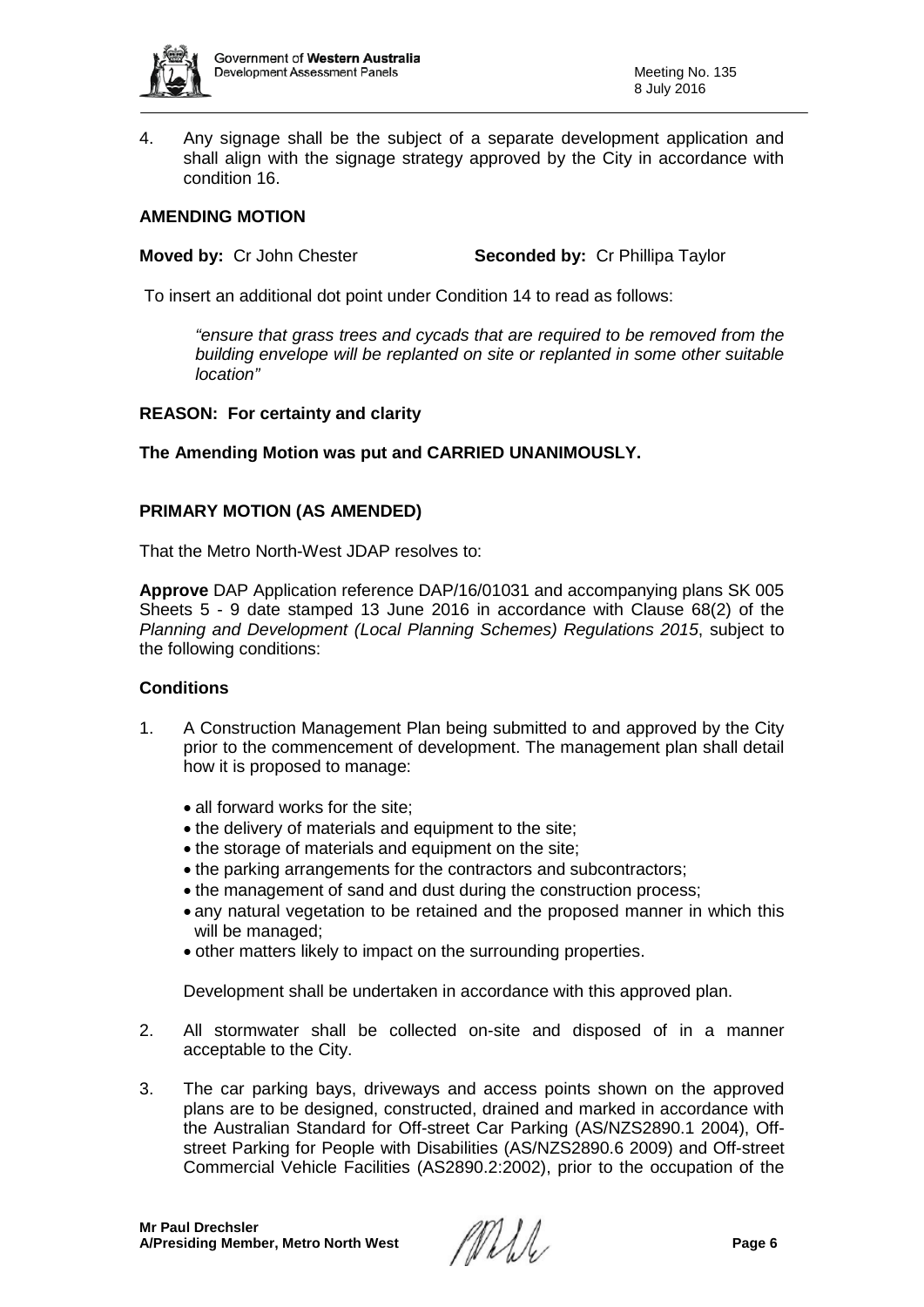

development. These bays are to be thereafter maintained to the satisfaction of the City.

- 4. Bicycle parking facilities shall be provided in accordance with the Australian Standard for Off-street Car parking – Bicycles (AS2890.3-1993) prior to the development first being occupied.
- 5. A Refuse Management Plan indicating the method of rubbish collection is to be submitted to and approved by the City, prior to occupation of the development. All refuse management shall thereafter be undertaken in accordance with this plan.
- 6. Any proposed external building plant, including air conditioning units, piping, ducting and water tanks, being located so as to minimise any visual and noise impact on surrounding landowners, and screened from view from the street, and where practicable from adjoining buildings. Details, including a roof plan, shall be submitted to and approved by the City prior to the commencement of development. This shall include an acoustic report demonstrating that noise from mechanical equipment does not detrimentally impact surrounding development. Development shall be in accordance with these approved details.
- 7. A swept path analysis shall be undertaken for Shenton Avenue and Davidson Terrace in accordance with Australian Standard AS2890.1 (as amended) to determine the necessary setback of the awnings from the road pavement. The analysis shall be submitted to the City prior to the commencement of development and shall include details of any modifications to the awnings. Any modifications to the awnings shall be to the satisfaction of the City.
- 8. A full schedule of colours and materials for all exterior parts of the building shall be submitted to and approved by the City prior to the commencement of development. Development shall be in accordance with the approved schedule and all external materials and finishes shall be maintained to a high standard, including being free of vandalism, to the satisfaction of the City.
- 9. No obscure or reflective glazing is permitted to ground floor building facades.
- 10. The ground floor tenancy indicated as 'Commercial' shall be occupied by land uses that are "preferred" under the Joondalup City Centre Development Plan and Manual or "permitted" under the Local Planning Scheme. The City shall be notified of the land use prior to the tenancy first being occupied and any subsequent change of land uses thereafter.
- 11. The 'Cafe' is approved for the purpose of a 'Restaurant' as defined under the City of Joondalup Local Planning Scheme.
- 12. An arborist report shall be submitted to and approved by the City prior to the commencement of development. The arborist report shall include an assessment of all existing vegetation located within the Shenton Avenue and Davidson Terrace road reserve immediately adjacent to the development. Appropriate measures shall be taken to ensure retention of existing significant vegetation where appropriate, to the satisfaction of the City.
- 13. The new uncovered car parking area shall be provided with one shade tree for every four bays prior to the development first being occupied. The trees shall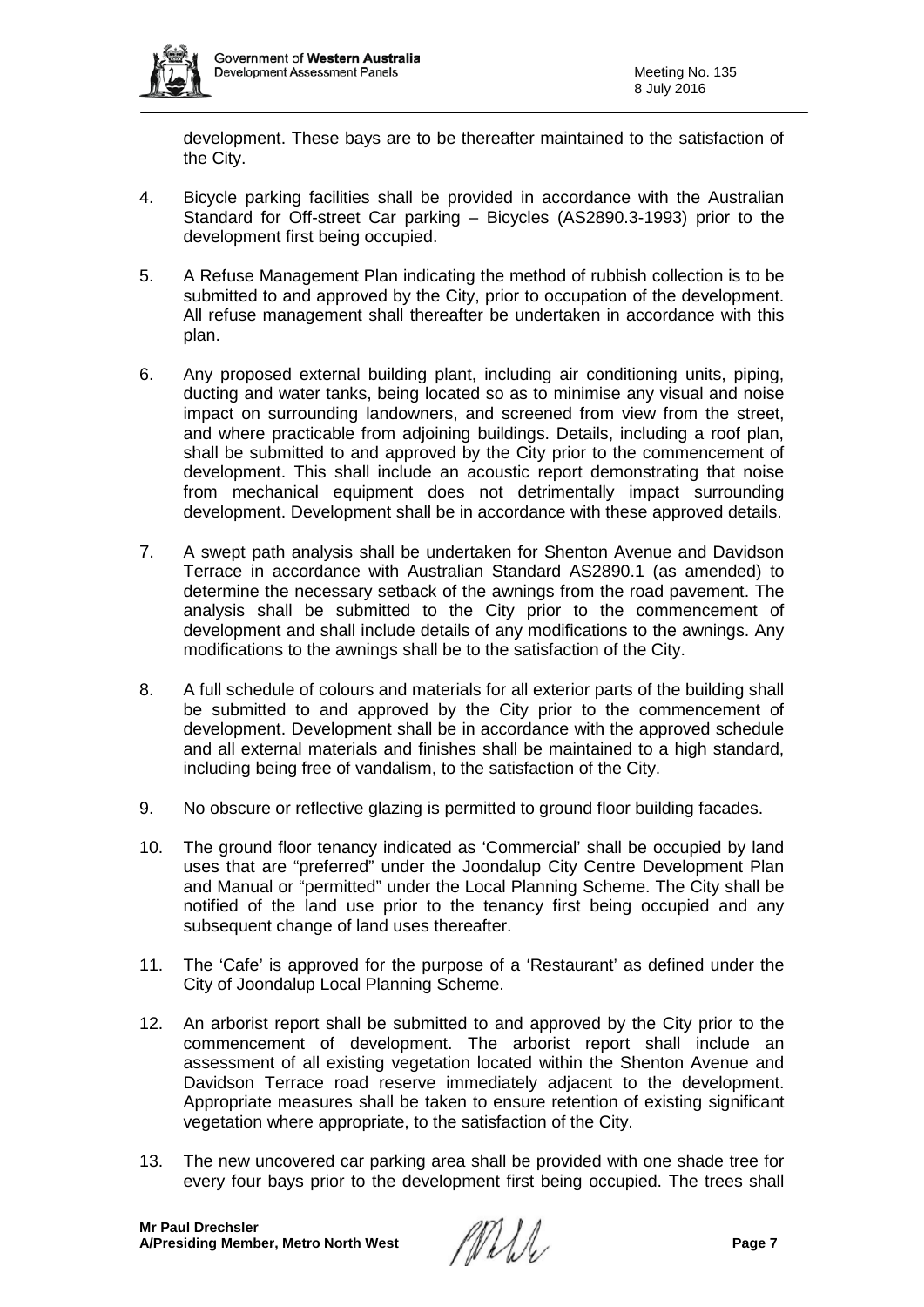

be located within tree wells protected from damage by vehicles and maintained to the satisfaction of the City.

- 14. Detailed landscaping plans shall be submitted to and approved by the City prior to the commencement of development. These landscaping plans are to indicate the proposed landscaping treatment(s) of the subject site and the adjoining road verge(s), and shall:
	- be drawn at an appropriate scale of either 1:100, 1:200 or 1:500;
	- provide all details relating to paving, treatment of verges and tree planting within the car park;
	- provide details on the depth of soil for planting on the outdoor deck;
	- show spot levels and/or contours of the site;
	- indicate any natural vegetation to be retained within the site and the verge, and the proposed manner in which this will be managed, including vegetation identified for retention under condition 12;
	- be based on water sensitive urban design principles to the satisfaction of the City;
	- be based on Designing out Crime principles to the satisfaction of the City;
	- show all irrigation design details;
	- ensure that grass trees and cycads that are required to be removed from the building envelope will be replanted on site or replanted in some other suitable location.
- 15. Landscaping and reticulation within the site and adjacent verges shall be established in accordance with the approved landscaping plans, Australian Standards and best trade practice prior to the development first being occupied and thereafter maintained to the satisfaction of the City.
- 16. A signage strategy shall be submitted to and approved by the City prior to occupation of the development.

# **Advice Notes**

- 1. The applicant/builder is advised that there is an obligation to design and construct the premises in compliance with the requirements of the *Environmental Protection Act 1986* and the *Environmental Protection (Noise) Regulations 1997*.
- 2. All Bin Storage Areas are to be designed and equipped to the satisfaction of the City. Each bin area shall be provided with a hose cock and have a concrete floor graded to a 100mm industrial floor waste gully connected to sewer.
- 3. Any mechanical ventilation for the development shall comply with *Australian Standard 1668.2,* particularly in regard to air flow and the location of exhaust air discharges.
- 4. Any signage shall be the subject of a separate development application and shall align with the signage strategy approved by the City in accordance with condition 16.

**The Primary Motion (as amended) was put and CARRIED UNANIMOUSLY.**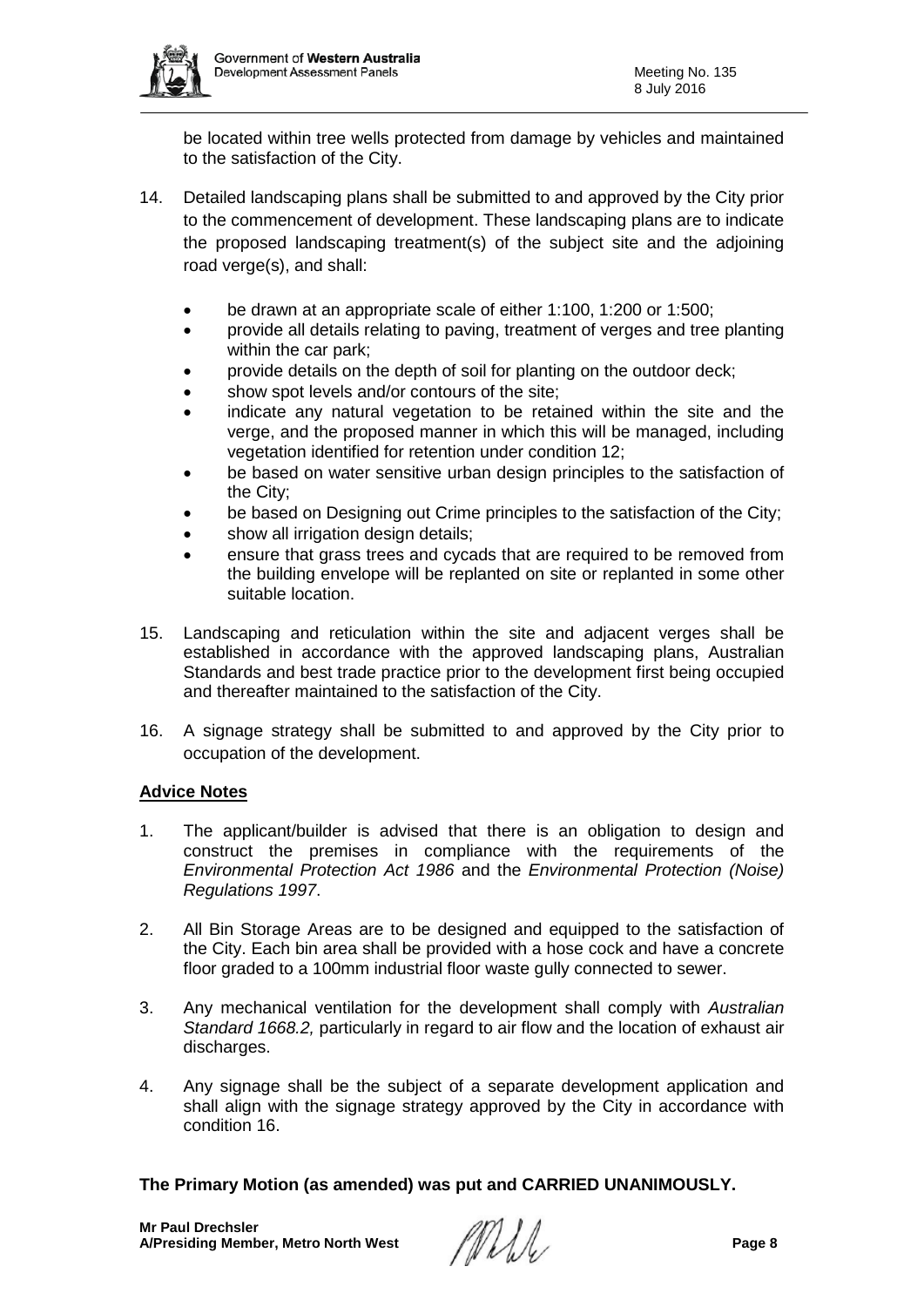

| 8.2 Property Location:      | Lot 140 (81) Ghost Gum Boulevard, Banksia Grove |
|-----------------------------|-------------------------------------------------|
| <b>Application Details:</b> | Supermarket, Liquor Store, Recreation Centre    |
|                             | (Gym) & Various Retail Tenancies                |
| Applicant:                  | <b>MGA Town Planners</b>                        |
| Owner:                      | <b>Housing Commission WA</b>                    |
| Responsible authority:      | City of Wanneroo                                |
| DoP File No:                | DAP/15/00942                                    |

# **REPORT RECOMMENDATION / PRIMARY MOTION**

**Moved by:** Cr Frank Civitan **Seconded by:** Cr Russel Driver

That the Metro North-West JDAP resolves to:

**Approve** DAP Application reference DAP/15/00942 and accompanying plans A100 (Rev D), A400 (Rev A), A410 (Rev B) and A960 (Rev A) in accordance with the provisions of the Metropolitan Region Scheme and City of Wanneroo District Planning Scheme No. 2, subject to compliance with the following conditions to the satisfaction of the Manager, Approval Services.

# **Conditions**

- 1. This decision constitutes planning approval only and is valid for a period of two (2) years from the date of approval. If the subject development is not substantially commenced within the two year period, the approval shall lapse and be of no further effect.
- 2. With the exception of tenancy marked on the approved plans as Woolworths, which is to only be used as Supermarket, BWS, which is only to be used as Liquor Store, and Rec Centre/Gym, which is only to be used as a Recreation Centre, all tenancies may be used for the following uses as defined in the City of Wanneroo's District Planning Scheme No.2:
	- Amusement Facility/Parlour
	- Auction Room
	- Bakery
	- Bank
	- Beauty Parlour
	- Consulting Room
	- Dry Cleaning Premises
	- Hairdresser
	- Laundromat
	- Lunch Bar
	- Office
	- Pharmacy
	- Restaurant
	- Shop
	- Showroom
	- Take Away Food Outlet
	- Video Hire

Any additional uses, excluding 'P' uses, will require further planning approval.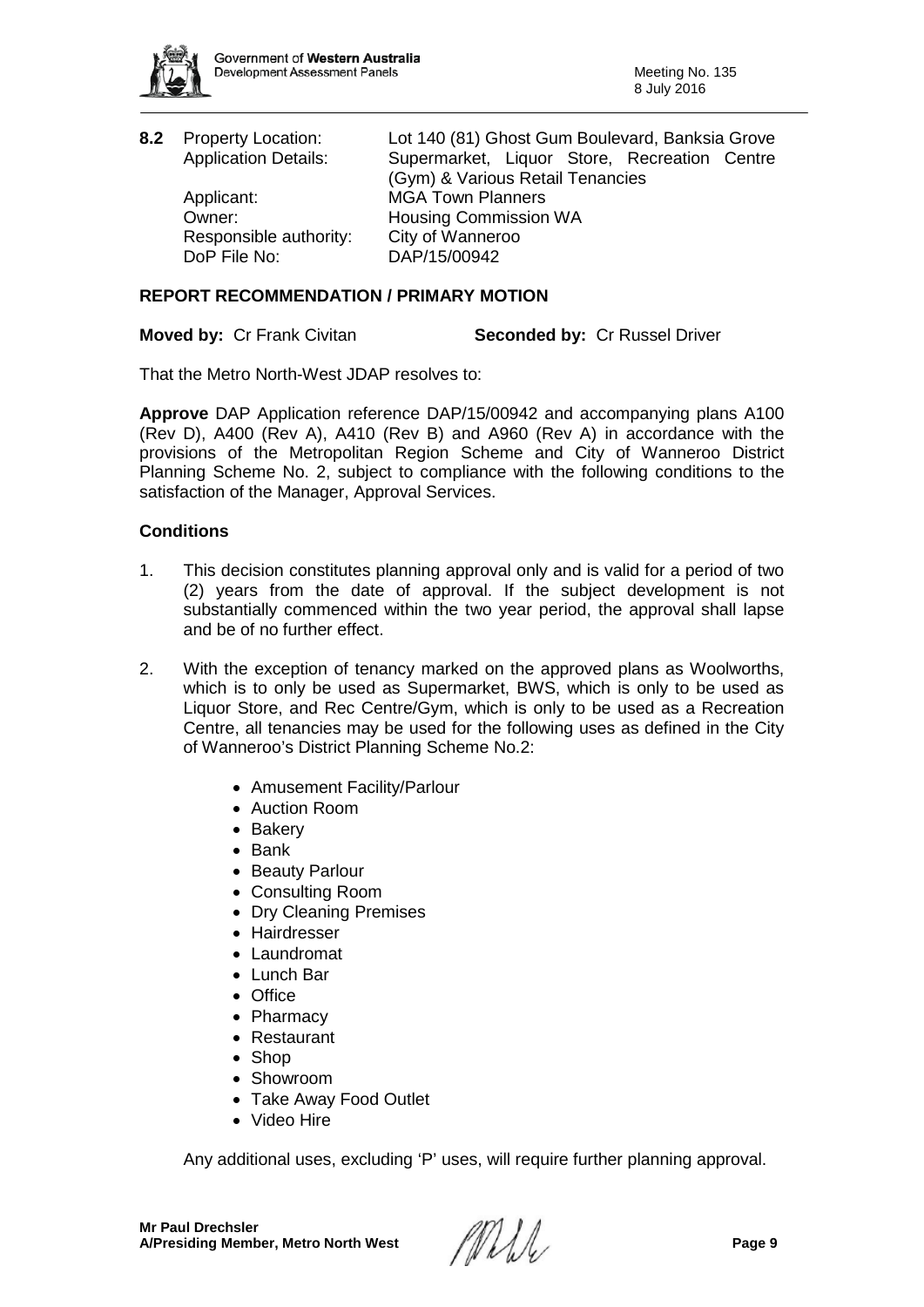

- 3. The site is to have no greater than  $5.106m<sup>2</sup>$  of Retail Net Lettable Area within the subject site. A retail plan showing the initial uses and associated areas is to be provided to the City prior to the occupation of the development.
- 4. The Recreation Centre land use shall be limited to a maximum number of 40 patrons at any one time.
- 5. The applicant is to undertake satisfactory arrangements for the pedestrian connection between the subject site and the existing shopping centre to the south.
- 6. The landowner shall enter into an easement in gross in favour of the public at large pursuant to Section 196 of the Land Administration Act. The easement shall cover areas generally identified as car parking, vehicle accessways and pedestrian paths. The easement shall be registered on the title of the subject land prior to the development first being occupied. All costs associated with the preparation of the easement shall be met by the proponent.
- 7. The plans shall be amended to remove the vehicular access from Joondalup Drive to 'Future Pad Site' (1385 $m^2$ ).
- 8. Parking areas, driveways, and points of ingress and egress shall be designed and constructed in accordance with the Australian Standard for Off-street Car Parking (AS 2890) and shall be drained, sealed and marked.
- 9. The parking areas and associated access indicated on the approved plans shall not be used for the purpose of storage or obstructed in any way at any time, without the prior written approval of the City.
- 10. Lighting shall be installed along all driveways and pedestrian pathways and in all common service areas prior to the development first being occupied and thereafter maintained.
- 11. All pedestrian pathways are to be connected into an existing or proposed path network and shall be constructed prior to the development first being occupied and where in private property, thereafter maintained to the satisfaction of the City.
- 12. Detailed landscaping, reticulation and street furniture plans, for the subject site and adjacent road verges, shall be lodged for approval by the City prior to the commencement of development. Planting and installation shall be in accordance with the approved landscaping and reticulation plans, and thereafter maintained by the landowner to the City's satisfaction.
- 13. One shade tree at intervals of not less than every four parking bays in a row shall be planted and maintained in tree wells which are protected from damage by vehicles.
- 14. A schedule of material colours and finishes of all external faces of the development shall be submitted prior to construction commencing. Unless otherwise approved by the City, the building shall be in accordance with that schedule.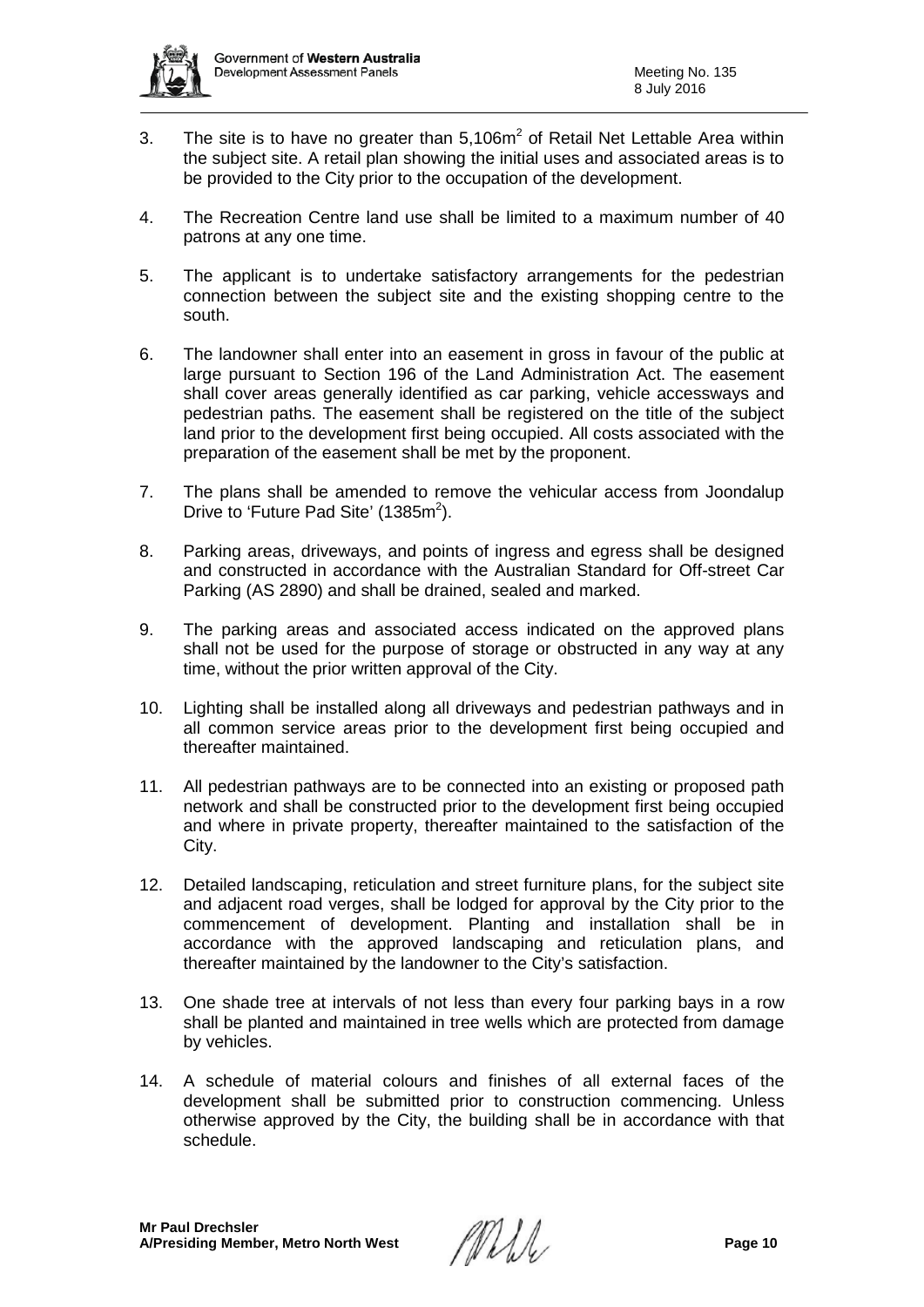

- 15. An Urban Water Management Plan (UWMP) shall be submitted to the City for its approval prior to the commencement of development. The UWMP shall, amongst other matters, demonstrate how the development will maximise the efficient use of wastewater and harvested water and minimise pollutant inputs through structural and non-structural source controls and thereafter implemented.
- 16. A waste management plan shall be submitted to the City for its approval prior to the commencement of development, depicting collection areas and demonstrating how collection vehicles will manoeuvre on the internal access ways of the development. Collection vehicle movements shall thereafter accord with the approved management plan.
- 17. An energy efficiency plan, demonstrating initiatives to reduce energy requirements and emissions, shall be provided to the City for its approval prior to the commencement of development and thereafter implemented.
- 18. An acoustic consultant's report is to be provided for the City's approval, prior to the commencement of the development. This report is to indicate the anticipated sound level measurements for all types of noise associated with the development indicating plant and equipment noise as well as noise associated with operational activities. The report must also indicate any specific requirements that are needed to ensure noise emissions comply with the Environmental Protection (Noise) Regulation 1997. Upon approval of that report by the City, any modifications required to the development as a result of its recommendations, shall be made to the City's satisfaction.
- 19. All piped and wired services, mechanical plant, equipment and service and storage areas are to be screened from public view to the City's satisfaction. Relative to this condition, details of such screening shall be submitted to the City for approval prior to the commencement of development.
- 20. The proponent/landowner shall take appropriate steps to remove any graffiti applied to the external surfaces of the building within 7 days of it being applied, to the satisfaction of the City.
- 21. A management plan for the delivery and service vehicle movements shall be submitted to the City for its approval prior to the commencement of the development. The plan shall include hours of delivery vehicles for both supermarket and small tenancies.
- 22. Two dedicated taxi parking bays shall be provided within or immediately abutting the Shopping Centre, in the vicinity of the Shopping Centre entrance(s) prior to the development first being occupied. At least one bay is to be abutting proposed tenancy 11 on Ghost Gum Boulevard.
- 23. Carparking areas are to be provided with appropriate speed humps and pedestrian crossings in accordance with AS 2890.1: 2004 (Section 2.3.3) and AustRoads guidelines.
- 24. A construction management plan being submitted detailing how the construction of the development will be managed in order to limit the impact on the users of the surrounding area. The plan will need to ensure that: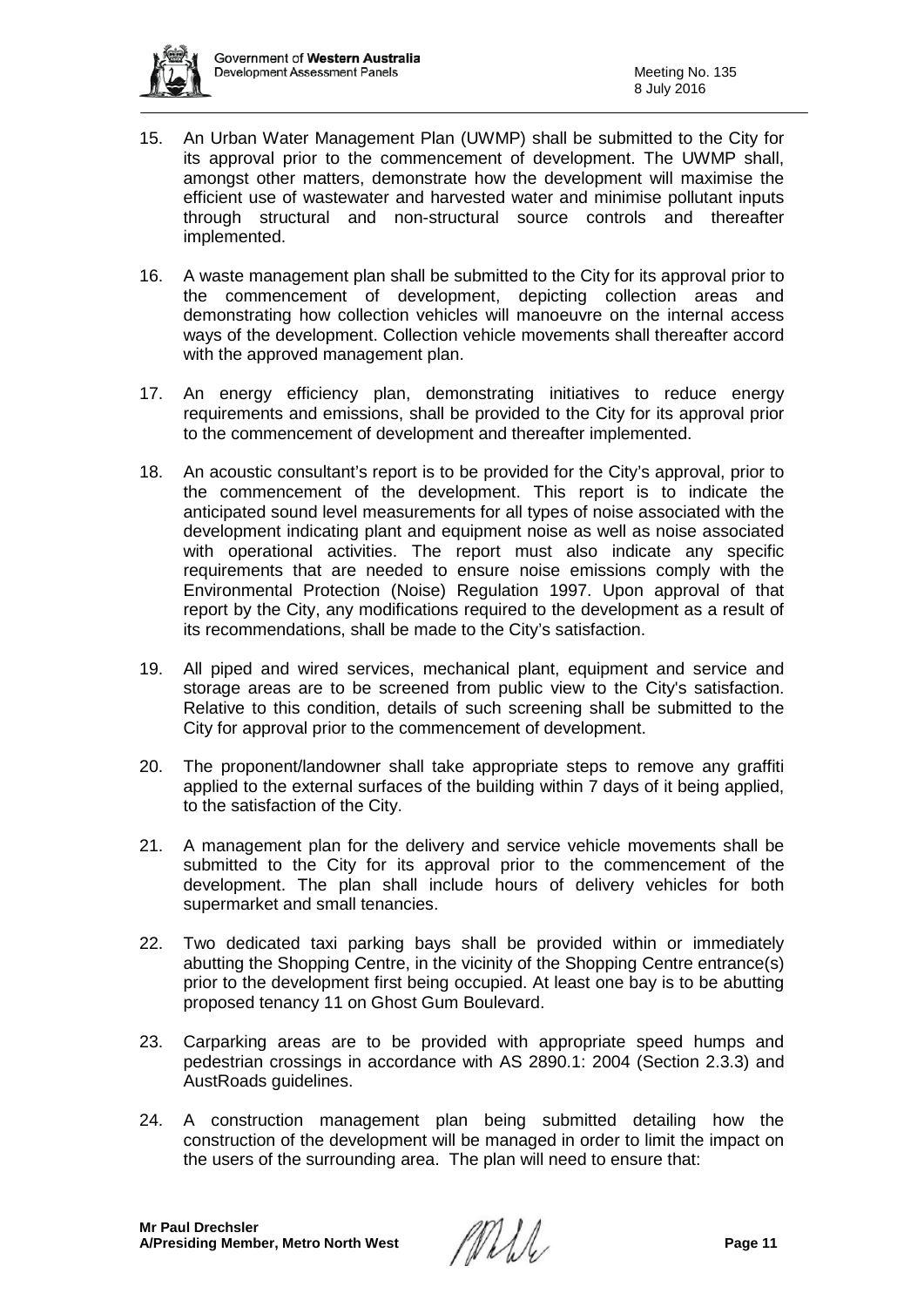

- adequate space is provided within the subject site for the parking of construction vehicles and for the storage of building materials so as to minimise the need to utilise the surrounding road network;
- adequate provision is made for the parking of workers' vehicles;
- pedestrian and vehicular access around the site is maintained;
- bus stops/shelters or other infrastructure on public land is temporarily relocated as may be necessary;
- the delivery of goods and materials does not adversely impact on the amenity of the surrounding properties; and
- the hours of construction are limited to ensure that there is no adverse impact on the amenity of the surrounding properties.

The construction management plan will need to be submitted and approved by the City prior to the commencement of any development.

25. The applicant shall undertake adequate measures to minimise any impacts of dust and sand drift from the site.

# **Advice Notes**

- 1. The landscaping, reticulation and street furniture plans shall include, but is not limited to, temporary and permanent landscaping proposed. Species of vegetation proposed should be in line with councils recommended species list for commercial and industrial developments as well as include species to provide visual relief for the back of the development.
- 2. Adequate measures to minimise any impacts of dust and sand drift from the site include all requirements as stipulated within the Department of Environmental Regulation's 'A guideline for managing the impacts of dust and associated contaminants from land development sites, contaminated sites remediation and other related activities'*.*
- 3. This is a planning approval only. Responsibility to comply with building, engineering and requirements remains with health the developer, and all plans submitted for further approval or licences must be consistent with the planning approval.
- 4. This planning approval does not take into account any restrictive covenants. It is the proponent's responsibility to ensure that the development will not result in a conflict of contractual obligations.
- 5. Satisfactory arrangements will require negotiation between parties for the final pedestrian connection insuring this caters for trolleys, prams and wheelchairs.

# **AMENDING MOTION**

**Moved by:** Mr Clayton Higham **Seconded by:** Mr Fred Zuideveld

To delete Condition 4 and renumber remaining conditions accordingly.

**REASON: This Condition was not considered necessary to manage parking at the centre.**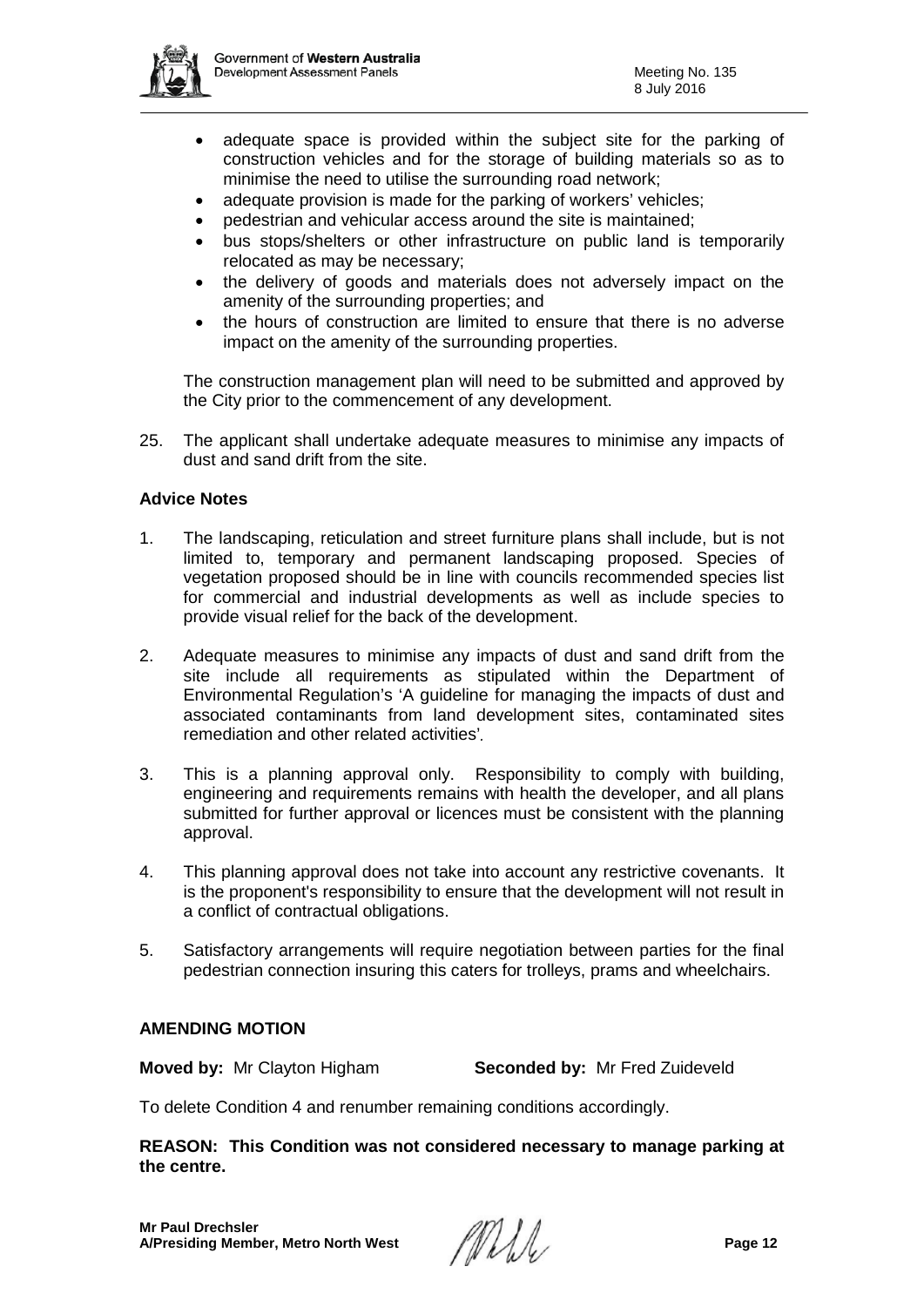

**The Amending Motion was put and CARRIED UNANIMOUSLY.**

#### **AMENDING MOTION**

**Moved by:** Mr Clayton Higham **Seconded by:** Mr Paul Drechsler

To delete the words, "prior to the commencement of development" and replace with the words, "prior to the commencement of works", in Conditions 12, 16 and 21, so as to read as follows:

- *"12. Detailed landscaping, reticulation and street furniture plans, for the subject site and adjacent road verges, shall be lodged for approval by the City prior to the commencement of works. Planting and installation shall be in accordance with the approved landscaping and reticulation plans, and thereafter maintained by the landowner to the City's satisfaction.*
- 16. A waste management plan shall be submitted to the City for its approval **prior** *to the commencement of works, depicting collection areas and demonstrating how collection vehicles will manoeuvre on the internal access ways of the development. Collection vehicle movements shall thereafter accord with the approved management plan.*
- *21. A management plan for the delivery and service vehicle movements shall be submitted to the City for its approval prior to the commencement of the works. The plan shall include hours of delivery vehicles for both supermarket and small tenancies."*

**REASON: The commencement of development is an issue of approval and this new wording will provide a correct point in time.**

**The Amending Motion was put and CARRIED UNANIMOUSLY.**

#### **AMENDING MOTION**

**Moved by:** Mr Clayton Higham **Seconded by:** Mr Paul Drechsler

To amend Condition 22 by deleting the last sentence so as to read as follows:

*"Two dedicated taxi parking bays shall be provided within or immediately abutting the Shopping Centre, in the vicinity of the Shopping Centre entrance(s) prior to the development first being occupied."* 

#### **REASON: To provide flexibility and to ensure convenient access to taxi ranks.**

**The Amending Motion was put and CARRIED UNANIMOUSLY.**

#### **PRIMARY MOTION (AS AMENDED)**

That the Metro North-West JDAP resolves to:

**Approve** DAP Application reference DAP/15/00942 and accompanying plans A100 (Rev D), A400 (Rev A), A410 (Rev B) and A960 (Rev A) in accordance with the provisions of the Metropolitan Region Scheme and City of Wanneroo District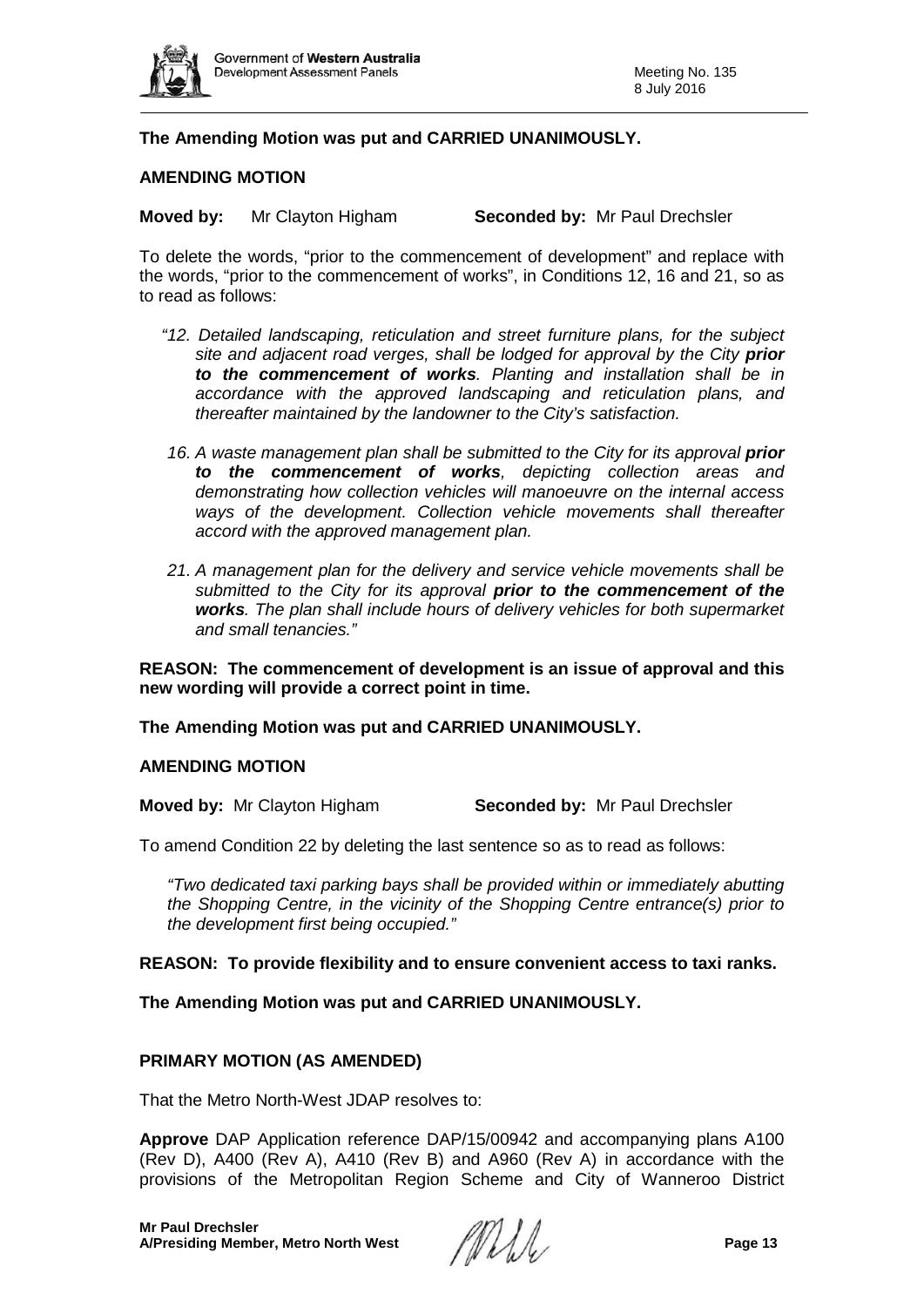

Planning Scheme No. 2, subject to compliance with the following conditions to the satisfaction of the Manager, Approval Services.

# **Conditions**

- 1. This decision constitutes planning approval only and is valid for a period of two (2) years from the date of approval. If the subject development is not substantially commenced within the two year period, the approval shall lapse and be of no further effect.
- 2. With the exception of tenancy marked on the approved plans as Woolworths, which is to only be used as Supermarket, BWS, which is only to be used as Liquor Store, and Rec Centre/Gym, which is only to be used as a Recreation Centre, all tenancies may be used for the following uses as defined in the City of Wanneroo's District Planning Scheme No.2:
	- Amusement Facility/Parlour
	- Auction Room
	- Bakery
	- Bank
	- Beauty Parlour
	- Consulting Room
	- Dry Cleaning Premises
	- Hairdresser
	- Laundromat
	- Lunch Bar
	- Office
	- Pharmacy
	- Restaurant
	- Shop
	- Showroom
	- Take Away Food Outlet
	- Video Hire

Any additional uses, excluding 'P' uses, will require further planning approval.

- 3. The site is to have no greater than  $5,106m^2$  of Retail Net Lettable Area within the subject site. A retail plan showing the initial uses and associated areas is to be provided to the City prior to the occupation of the development.
- 4. The applicant is to undertake satisfactory arrangements for the pedestrian connection between the subject site and the existing shopping centre to the south.
- 5. The landowner shall enter into an easement in gross in favour of the public at large pursuant to Section 196 of the Land Administration Act. The easement shall cover areas generally identified as car parking, vehicle accessways and pedestrian paths. The easement shall be registered on the title of the subject land prior to the development first being occupied. All costs associated with the preparation of the easement shall be met by the proponent.
- 6. The plans shall be amended to remove the vehicular access from Joondalup Drive to 'Future Pad Site' (1385m<sup>2</sup>).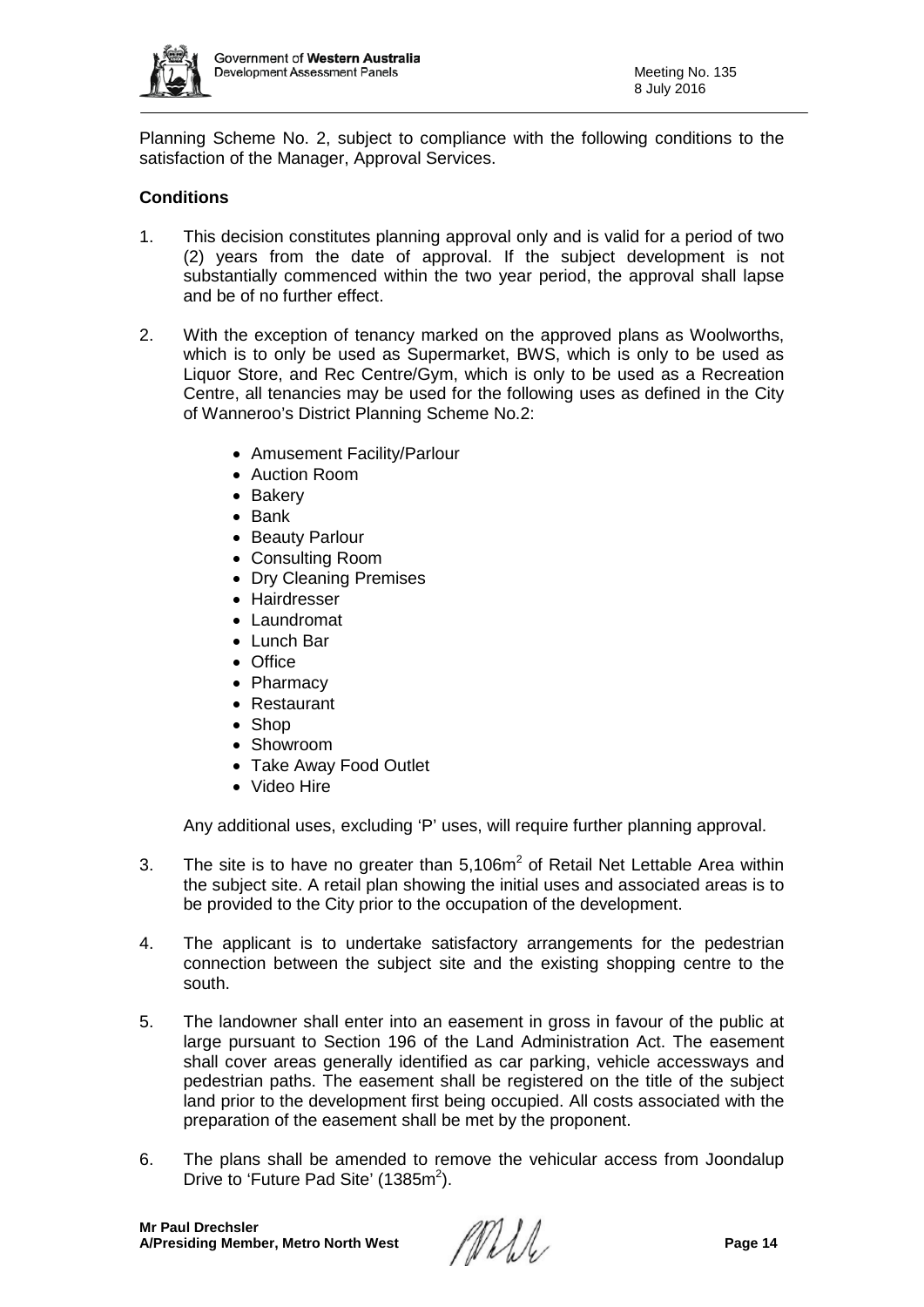

- 7. Parking areas, driveways, and points of ingress and egress shall be designed and constructed in accordance with the Australian Standard for Off-street Car Parking (AS 2890) and shall be drained, sealed and marked.
- 8. The parking areas and associated access indicated on the approved plans shall not be used for the purpose of storage or obstructed in any way at any time, without the prior written approval of the City.
- 9. Lighting shall be installed along all driveways and pedestrian pathways and in all common service areas prior to the development first being occupied and thereafter maintained.
- 10. All pedestrian pathways are to be connected into an existing or proposed path network and shall be constructed prior to the development first being occupied and where in private property, thereafter maintained to the satisfaction of the City.
- 11. Detailed landscaping, reticulation and street furniture plans, for the subject site and adjacent road verges, shall be lodged for approval by the City prior to the commencement of works. Planting and installation shall be in accordance with the approved landscaping and reticulation plans, and thereafter maintained by the landowner to the City's satisfaction.
- 12. One shade tree at intervals of not less than every four parking bays in a row shall be planted and maintained in tree wells which are protected from damage by vehicles.
- 13. A schedule of material colours and finishes of all external faces of the development shall be submitted prior to construction commencing. Unless otherwise approved by the City, the building shall be in accordance with that schedule.
- 14. An Urban Water Management Plan (UWMP) shall be submitted to the City for its approval prior to the commencement of development. The UWMP shall, amongst other matters, demonstrate how the development will maximise the efficient use of wastewater and harvested water and minimise pollutant inputs through structural and non-structural source controls and thereafter implemented.
- 15. A waste management plan shall be submitted to the City for its approval prior to the commencement of works, depicting collection areas and demonstrating how collection vehicles will manoeuvre on the internal access ways of the development. Collection vehicle movements shall thereafter accord with the approved management plan.
- 16. An energy efficiency plan, demonstrating initiatives to reduce energy requirements and emissions, shall be provided to the City for its approval prior to the commencement of development and thereafter implemented.
- 17. An acoustic consultant's report is to be provided for the City's approval, prior to the commencement of the development. This report is to indicate the anticipated sound level measurements for all types of noise associated with the development indicating plant and equipment noise as well as noise associated with operational activities. The report must also indicate any specific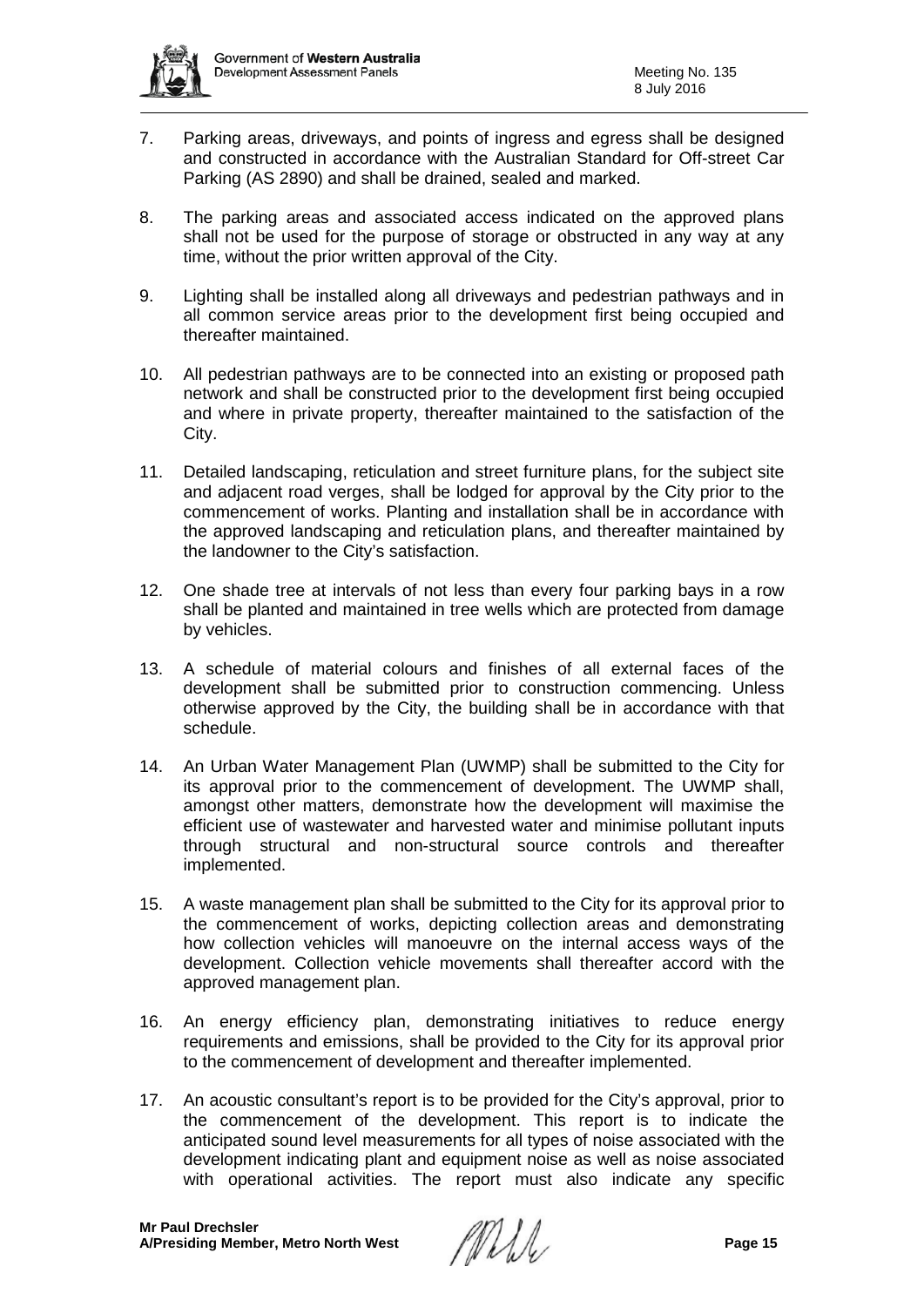

requirements that are needed to ensure noise emissions comply with the Environmental Protection (Noise) Regulation 1997. Upon approval of that report by the City, any modifications required to the development as a result of its recommendations, shall be made to the City's satisfaction.

- 18. All piped and wired services, mechanical plant, equipment and service and storage areas are to be screened from public view to the City's satisfaction. Relative to this condition, details of such screening shall be submitted to the City for approval prior to the commencement of development.
- 19. The proponent/landowner shall take appropriate steps to remove any graffiti applied to the external surfaces of the building within 7 days of it being applied, to the satisfaction of the City.
- 20. A management plan for the delivery and service vehicle movements shall be submitted to the City for its approval prior to the commencement of works. The plan shall include hours of delivery vehicles for both supermarket and small tenancies.
- 21. Two dedicated taxi parking bays shall be provided within or immediately abutting the Shopping Centre, in the vicinity of the Shopping Centre entrance(s) prior to the development first being occupied.
- 22. Carparking areas are to be provided with appropriate speed humps and pedestrian crossings in accordance with AS 2890.1: 2004 (Section 2.3.3) and AustRoads guidelines.
- 23. A construction management plan being submitted detailing how the construction of the development will be managed in order to limit the impact on the users of the surrounding area. The plan will need to ensure that:
	- adequate space is provided within the subject site for the parking of construction vehicles and for the storage of building materials so as to minimise the need to utilise the surrounding road network;
	- adequate provision is made for the parking of workers' vehicles;
	- pedestrian and vehicular access around the site is maintained;
	- bus stops/shelters or other infrastructure on public land is temporarily relocated as may be necessary;
	- the delivery of goods and materials does not adversely impact on the amenity of the surrounding properties; and
	- the hours of construction are limited to ensure that there is no adverse impact on the amenity of the surrounding properties.

The construction management plan will need to be submitted and approved by the City prior to the commencement of any development.

24. The applicant shall undertake adequate measures to minimise any impacts of dust and sand drift from the site.

# **Advice Notes**

1. The landscaping, reticulation and street furniture plans shall include, but is not limited to, temporary and permanent landscaping proposed. Species of vegetation proposed should be in line with councils recommended species list